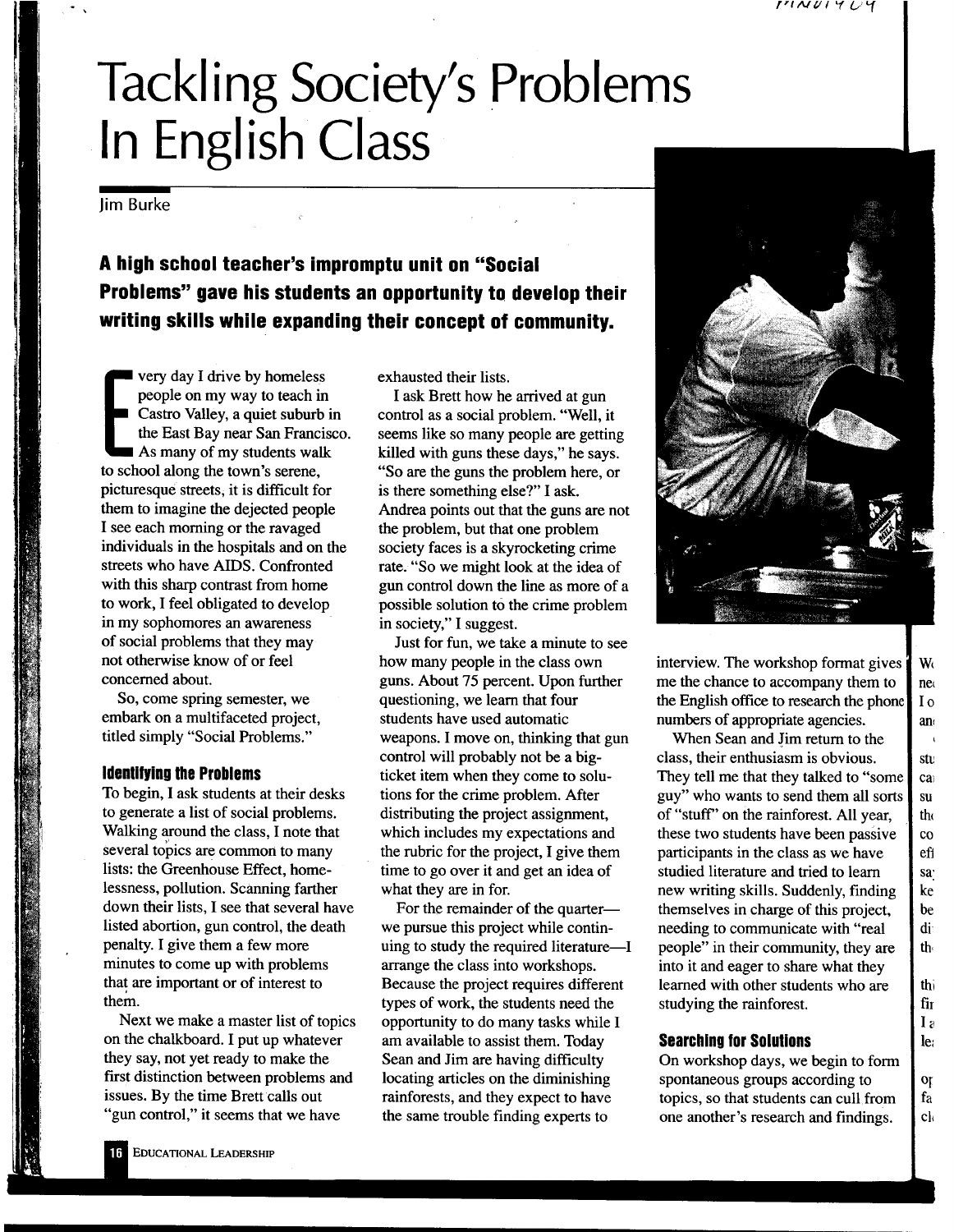

:1at gives them to :he phone .es. to the ious. to "some tall sorts Jl year, passive :have learn finding >roject, <sup>1</sup>"real ~hey are tt they •ho are

<sup>1</sup>to form ~g to ull from ndings.

We pause to confer as a class as needed. In the informal groups I observe fascinating transformations and transactions.

· One day, for example, some students want to know whether they can work together to develop one survey that all can use. "What would the advantage of that be?" I ask. "We could get more ideas and organize our efforts to interview more people," they say. Other students have decided to keep their surveys individualized, because they want to focus on different aspects of the problem than the rest of the group.

I begin to regard the momentum of this project with a certain awe: it is my first year teaching, and before my eyes I am watching things I studied and learned come to life.

The librarian is excited by the opportunity to let the students use her facilities and the new binders of articles on many of the topics they are

**By writing letters to political representatives, my students realize that, even as young people, they can have <sup>a</sup>say in matters that affect them and their community.** 

investigating. Once they begin their research, students must submit a series

of assignments to me to let me know they are moving ahead and in what directions. I ask them to find at least two articles on their chosen subject-"No, a three-sentence blurb in the *Oakland Tribune* does not constitute an article." I also ask for a summary of their articles, which identifies the three main points that they will stress.

When it's time for students to outline their papers, I do not require any strict format. Instead, we brainstorm the attributes of an effective, thorough paper. I compile their ideas and mine and give the sheet to them as a handout the next day.

For their interviews and surveys, students must follow the same procedure, summarizing their findings and identifying at least three main ideas to pursue. We spend some time on the mechanics of the process, looking at sample interviews and questionnaires, and discussing the appropriate etiquette. During this part of the

assignment, students learn to incorporate information from many sources into one paper to support a larger idea, how to interact with people in a variety of situations, and how to conduct serious discussions about important matters.

#### **Observing a Work in Progress**

Next the students begin to organize their findings, their interviews, and their own thinking about the subject. After nearly a month, I am hearing no complaints. In addition, I am witnessing fine work by some previously unenthusiastic members of the class. Most-but not all-are ready to get down to some draft writing. So, cooperating with Joanne, the teacher who heads the computer lab, the students begin going to the lab on workshop days to prepare their papers-which must be, as I told them right off, *typed.* Our use of the workshop format continues to provide the needed flexibility to adapt to the changing directions of the project.

As the unit progresses, I begin to detect a different tone and maturity in many of my students. Suddenly they are aware of problems that concern